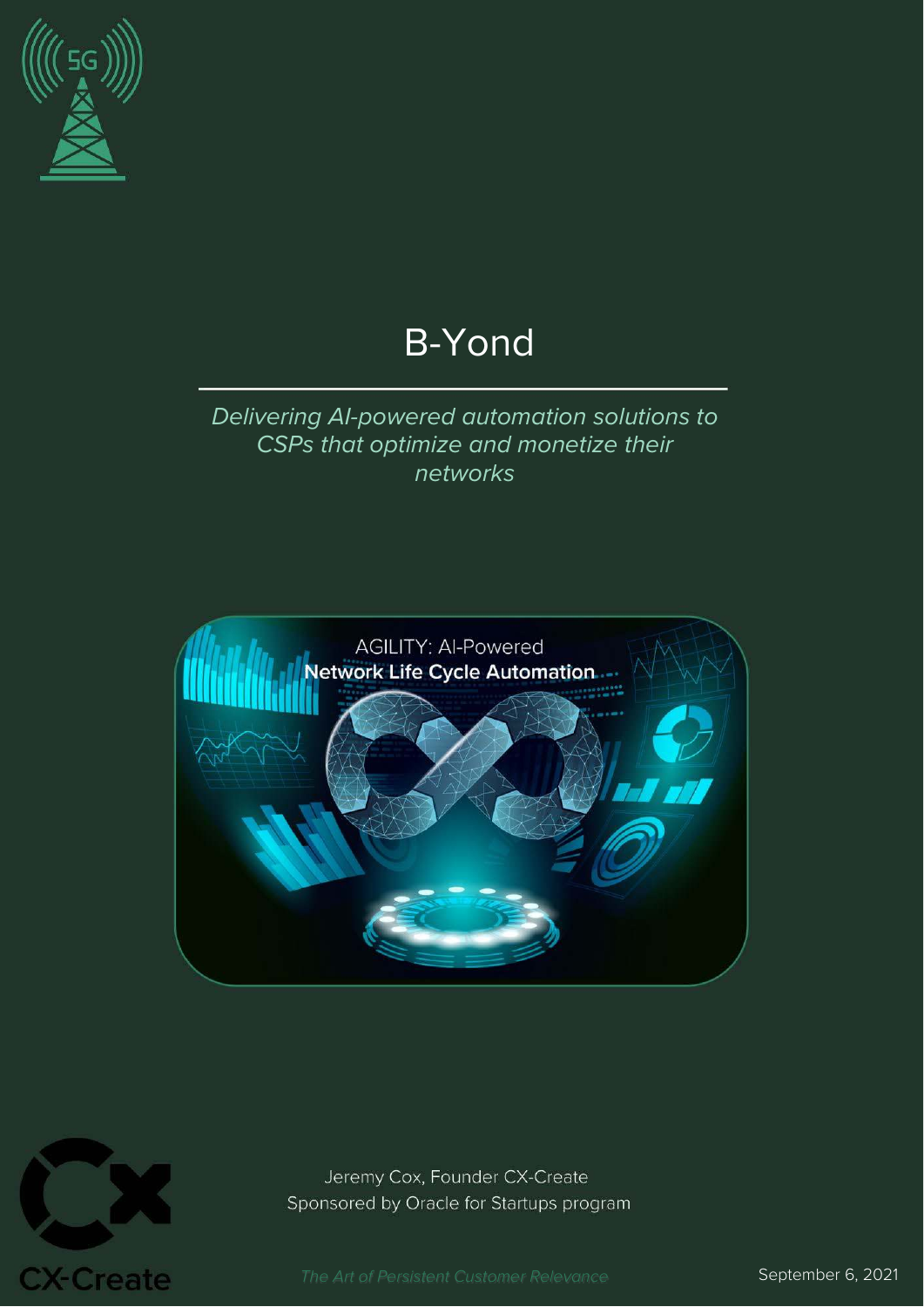# Contents

| Accelerated innovation and monetization of new 5G and Edge services3                         |  |  |  |
|----------------------------------------------------------------------------------------------|--|--|--|
|                                                                                              |  |  |  |
|                                                                                              |  |  |  |
|                                                                                              |  |  |  |
|                                                                                              |  |  |  |
|                                                                                              |  |  |  |
| The startup exists to deliver Al-powered automation solutions that enable CSPs to optimize   |  |  |  |
| AGILITY provides a five-stage automated process flow across the test lifecycle5              |  |  |  |
|                                                                                              |  |  |  |
| B-Yond is growing at over 50% year-on-year and has tier 1 CSP customers throughout the       |  |  |  |
|                                                                                              |  |  |  |
|                                                                                              |  |  |  |
|                                                                                              |  |  |  |
|                                                                                              |  |  |  |
| Oracle Cloud Infrastructure and the Oracle for Startups program prove their value to B-Yond7 |  |  |  |
|                                                                                              |  |  |  |
| B-Yond's broad vision and culture motivates it for continuous innovation and growth7         |  |  |  |
|                                                                                              |  |  |  |
|                                                                                              |  |  |  |
|                                                                                              |  |  |  |
|                                                                                              |  |  |  |
|                                                                                              |  |  |  |
|                                                                                              |  |  |  |

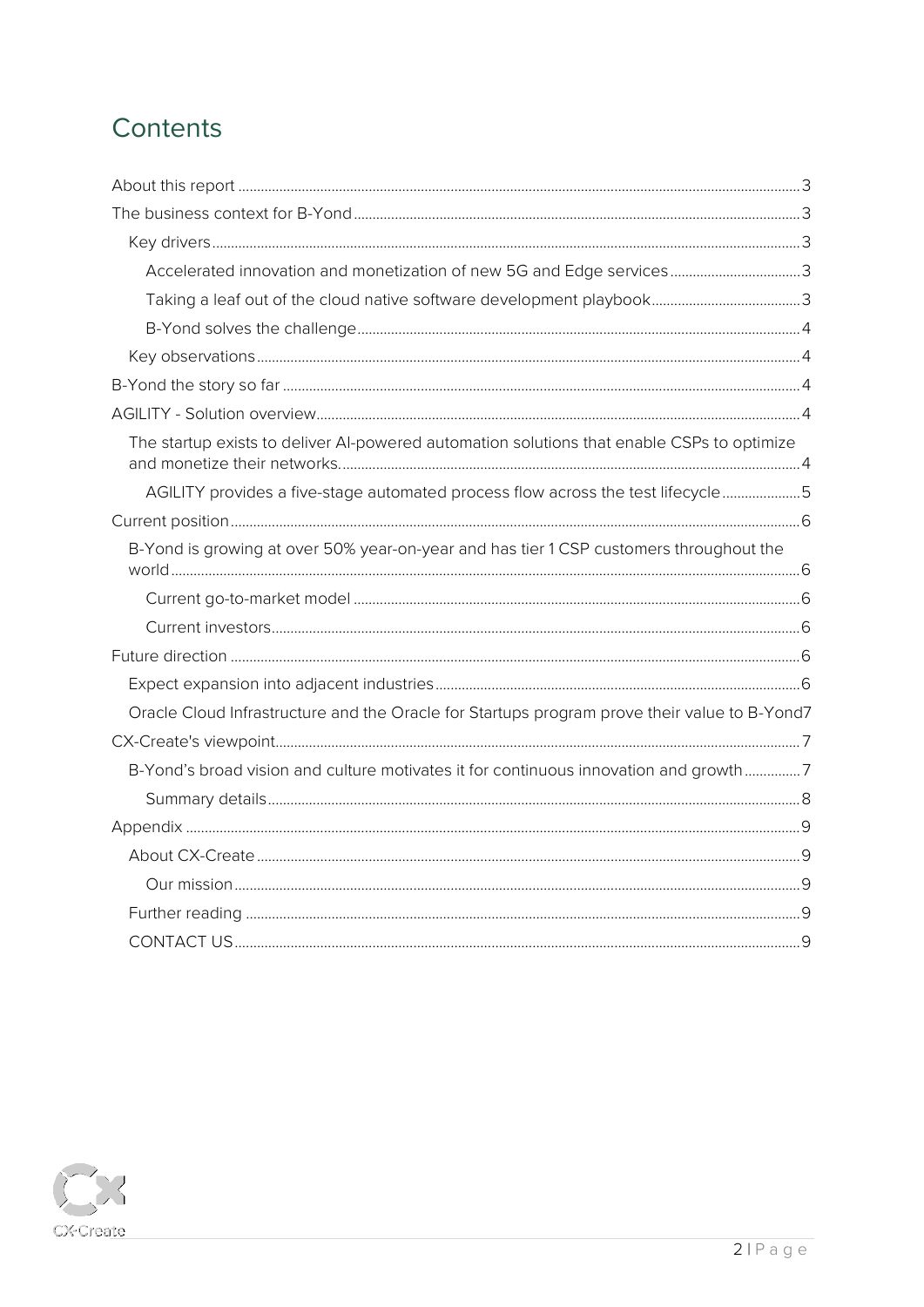# <span id="page-2-0"></span>About this report

Based on direct interviews with the COO, Rikard Kjellberg, and extensive access to detailed information, this brief report introduces [B-Yond,](http://www.b-yond.com/) one of the many startups supported by the [Oracle for Startups](http://www.oracle.com/startup) program.

B-Yond is an exciting and innovative business providing a critical solution for communications services providers (CSPs), enabling them to accelerate time-to-market for new 5G and Edge services and intelligently augment CI/CD with Machine Learning (ML) to enhance reliability and fitness for purpose.

The theme for this month is around startups in the 5G communications sector and how they are innovating and changing the competitive landscape.

CX-Create is an independent IT industry analyst and advisory firm, and this report is sponsored by the Oracle for Startups program team.

## <span id="page-2-1"></span>The business context for B-Yond

#### <span id="page-2-2"></span>Key drivers

The race is on to exploit the vast potential offered by 5G, Edge, and native cloud computing. In 2019, Qualcomm predicted that 5G would be the catalyst for \$13.2 trillion of global output by 2035. While this figure may be speculative, the explosion of innovation afforded by the massive boost in bandwidth will undoubtedly change our lives dramatically. Zero-latency robotic automation, continued advances in AI, IoT, VR/AR, holographic conferencing, autonomous vehicles, and 5G devices yet to be imagined will all contribute to what may turn out to be a gross underestimation in global output.

#### <span id="page-2-3"></span>Accelerated innovation and monetization of new 5G and Edge services

In the meantime, pressure is on for CSPs to monetize emerging opportunities as fast as possible, which will have a radical impact on business and go-to-market models and how CSPs compete for customers. To stake their claims in this 2<sup>1st</sup> Century equivalent of the industrial revolution and the great railroad roll-out, they will be under enormous pressure to innovate at an accelerated pace and develop reliable services that customers will trust and buy.

Speed matters and competition will come from adjacent players – the software industry, cloud native vendors, and other non-traditional telco companies, all of which are used to agile development methods. The 5G architecture meant that everything is defined as software, virtualized and increasingly designed for cloud, asynchronous, micro-services, and containerbased, among other things.

Major software vendors have also recognized this. Oracle has a 5G portfolio, Microsoft and Amazon have made 5G acquisitions. Cloud has also moved to the edge and added to local racks held in private data centers (e.g., AWS Outpost, Azure Stack, or Oracle Cloud@Customer

#### <span id="page-2-4"></span>Taking a leaf out of the cloud native software development playbook

The cloud concept of software-defined, controlled, and managed networks and virtualization are now part of 5G and Edge. They are creating opportunities for continuous integration and continuous delivery of new functionality, reducing development times that traditionally took 2-4 weeks down to a minute. Manual testing approaches must make way for intelligent and automated methods, but many CSPs are being held back by, at best, semi-automated development approaches that cannot compete.

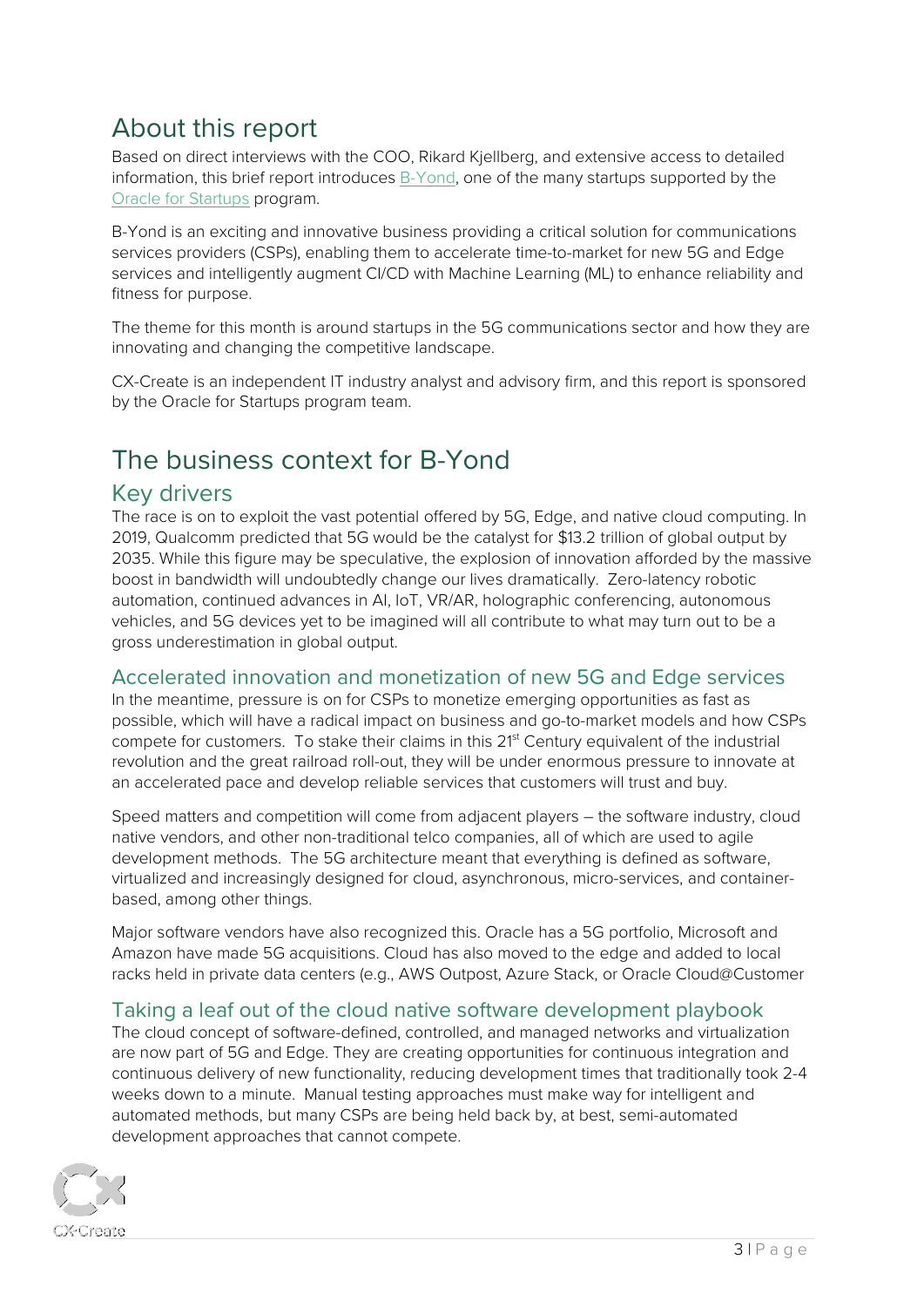#### <span id="page-3-0"></span>B-Yond solves the challenge

This is where B-Yond comes in. With a critical solution, AGILITY, to help CSPs innovate faster, exploit emerging opportunities sooner, both alone and with ecosystem partners, to drive profitable growth. Intelligent automation across the entire technology life cycle.

#### <span id="page-3-1"></span>Key observations

- B-Yond's co-founders are serial entrepreneurs steeped in communications, agile software development, AI, and virtualization
- The startup exists to deliver AI-powered automation solutions that enable CSPs to optimize and monetize their networks
- B-Yond is growing at over 50% year-on-year and has tier 1 CSP customers throughout the world
- Expect expansion into adjacent industries
- B-Yond's broad vision and culture motivates it for continuous innovation and growth

# <span id="page-3-2"></span>B-Yond the story so far……

### B-Yond's co-founders are serial entrepreneurs steeped in communications, agile software development, AI, and virtualization

Co-founder Nabil Nadim 'Ned' Taleb (CEO) founded B-Yond in 2017. Rikard Kjellberg was hired as Chief Product Officer (CPO) to develop the product and platform and was promoted to COO in early 2020.

It seems obvious now, but in 2017, advances in the commercial use of AI and automation were in a nascent state. With a long track record in the communications industry, Taleb made a massive bet on the evolution of AI networks and automation software, confident that it could accelerate the development of 5G services.

Taleb and Kjellberg felt well equipped to fill the solution gap.

Taleb had previously co-founded several communications industry companies, one of which, Nexius provided a book of existing business carved out as the foundation of B-Yond. B-Yond became the ninth member of a family of companies. Its specialist remit is a focus on the challenges of communications digital transformation and specifically 5G and edge services and applications development.

# <span id="page-3-3"></span>AGILITY - Solution overview

### <span id="page-3-4"></span>The startup exists to deliver AI-powered automation solutions that enable CSPs to optimize and monetize their networks.

The focus is on value realization rather than operational cost reduction, as the biggest challenge is accelerating the delivery of services. This includes those developed with

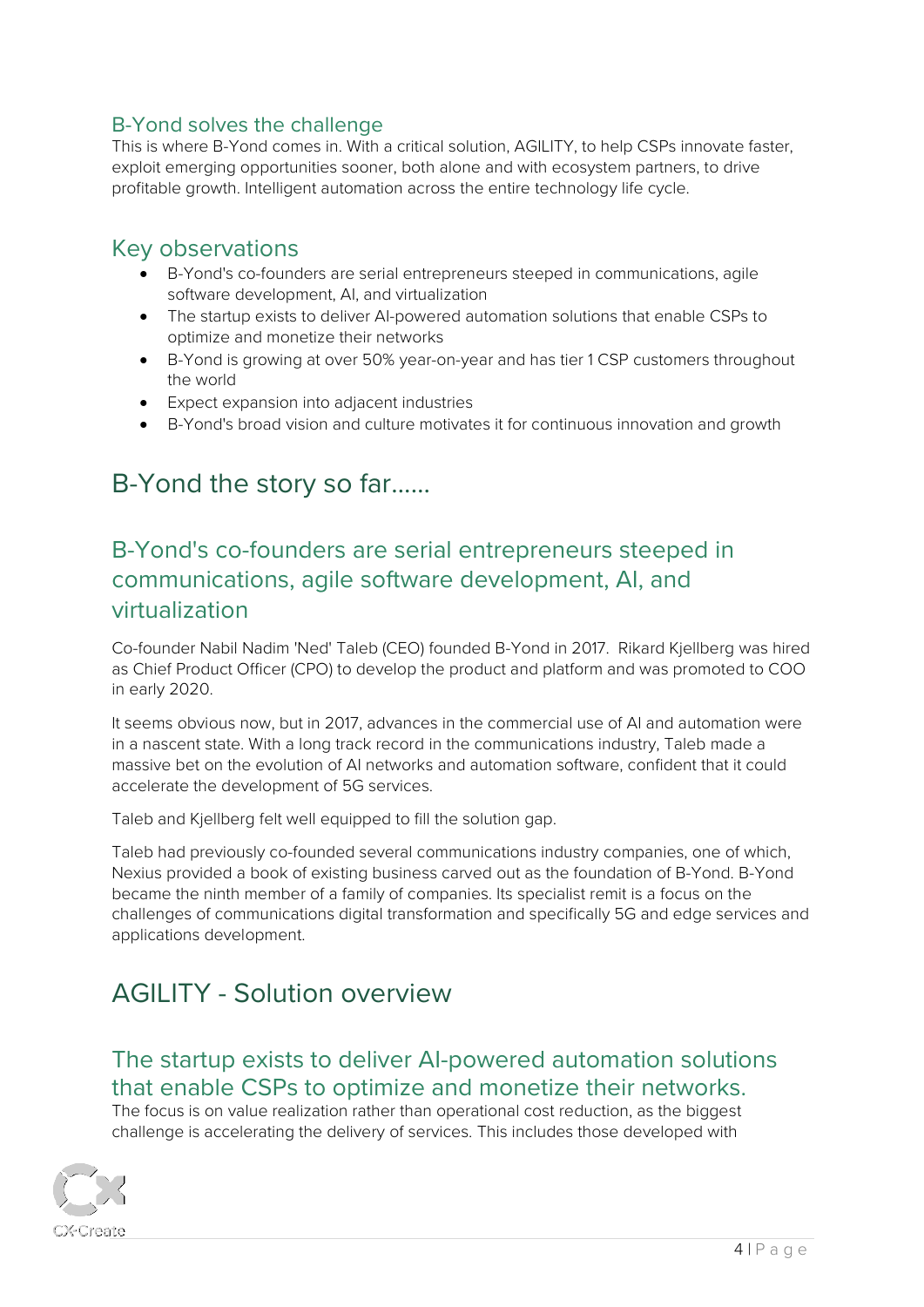ecosystem partners to drive value for end customers and generate profitable revenue streams for the business.

AGILITY automates the entire technology lifecycle, providing continuous testing and delivery, then continuous validation and assurance in the production network.

#### <span id="page-4-0"></span>AGILITY provides a five-stage automated process flow across the test lifecycle

The AI-enabled end-to-end test cycle consists of five stages:

- 1. Integration and data collection Agility retrieves data from the customer's data sets through an automated process or, if required, manual input via the UI.
- 2. Data extraction and transformation B-Yond's subject matter experts (SME) identify specific attributes to be used by the ML model to classify patterns and predict the root cause of failure if it occurs.
- 3. The RPA-based assisted labeling supports the SME to assign labels for model training data.
- 4. AGILITY's pattern recognition and classification models assign a prediction for each new test and identifies root cause based on specific signatures identified by the data transformation process.
- 5. Validation/reinforcement the SME validates and reinforces the prediction of the model. This continuous learning process improves the accuracy of the model over time.

Figure 1. provides a technical overview of the platform's functions.



#### FIGURE 1: AGILITY END-TO-END TEST LIFE CYCLE -SOURCE B-YOND

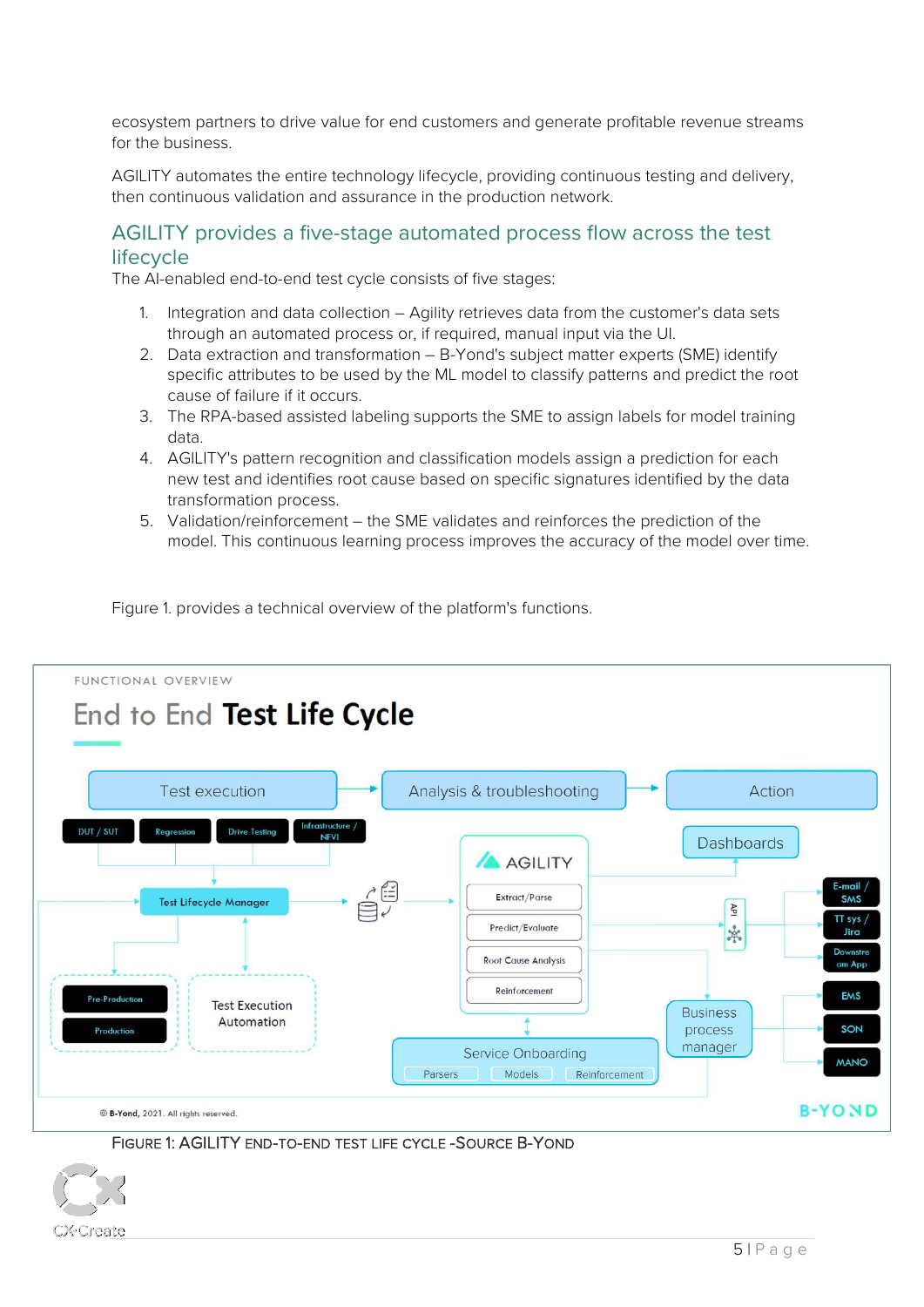# <span id="page-5-0"></span>Current position

Since its foundation, B-Yond has made a enjoyed considerable success.

### <span id="page-5-1"></span>B-Yond is growing at over 50% year-on-year and has tier 1 CSP customers throughout the world

Headquartered in San Jose, CA USA, B-Yond is growing at over 50% year-on-year and has gained a healthy roster of major customers worldwide, including three leading CSPs in the USA. It is being used to provide testing and root cause analysis in the critical areas of emergency services and public safety. It has been used to test:

- Oracle 5G Core policy control function (PCF) and simulate call flow variations resulting in tuned ML models, in advance of actual testing generating 1300 test templates.
- Emergency 911 testing automation covering SIP and location call flows, multiple systems tests, and accelerated RCA validation and data analysis with automated extractions.
- Mission-critical push-to-talk (MCPTT) quadrupling testing capacity with over 90% accuracy. MCPTT is vital during times of significant calamities, providing communications support for emergency services in the face of hurricanes, forest fires, earthquakes, or terrorist outrages.
- Voice over LTE (VoLTE) drastically reducing service updates and upgrades.

A selection of customers includes AT&T, T-Mobile and Verizon.

The company has over two hundred employees, of which sixty are dedicated to product development.

#### <span id="page-5-2"></span>Current go-to-market model

B-Yond has partnerships with consulting firms, systems integrators such as Accenture, Atos, and E&Y, technology providers like Keysight, with Oracle Cloud Infrastructure providing the development environment. More are being encouraged to partner with B-Yond all the time, and it also has links with academia and industry groups.

#### <span id="page-5-3"></span>Current investors

B-Yond and its sibling companies are fiercely independent and entirely self-funded. Independence gives the group the flexibility to adapt and move into adjacent opportunity areas.

### <span id="page-5-4"></span>Future direction

#### <span id="page-5-5"></span>Expect expansion into adjacent industries

B-Yond will extend its reach into adjacent industries exhibiting similar characteristics and facing the same challenges of new services development, speed to market, and monetization. Media and digital content providers are likely to be the first target.

Longer-term, Taleb sees the global digital world morphing into an 'infinite network' of interconnected ecosystems, underpinned by 5G, edge, cloud native infrastructure, and of course, AI and automation. He states, 'Our mission is to help transform industries and

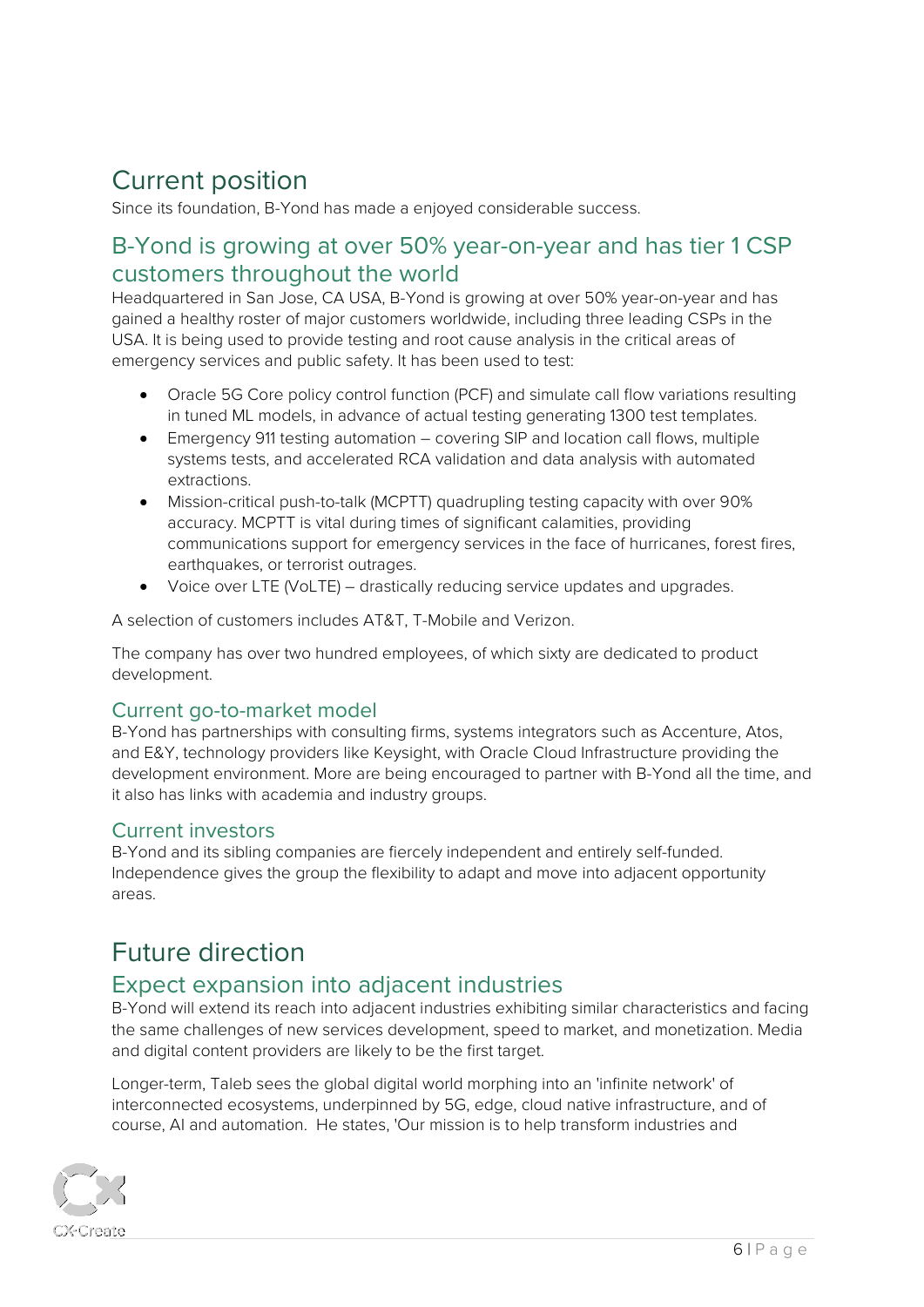businesses, using our group leadership, knowledge, and experience to both guide and challenge.' We can expect more innovation

### <span id="page-6-0"></span>Oracle Cloud Infrastructure and the Oracle for Startups program prove their value to B-Yond

B-Yond relies on Oracle Cloud Infrastructure, including Oracle Bare Metal Servers, for the massive workloads it needs. It has used OCI for developments, proof of concepts and pilots. The first production deployment is now in progress in Europe.

Kjellberg was introduced to Oracle by a friend and was attracted by Oracle's global reach with data centers in every region and the performance of its second-generation cloud infrastructure. The Oracle for Startups program also played its part – 'The support for startups was really attractive, including the discounted rates among other things.'. He also noted the responsiveness of Oracle people. 'Whenever we had an issue, Oracle was straight on to it. Early on, we had a load balancing issue, and they were on it immediately.' When I asked if he would recommend the Oracle for Startups Program to others, he said, 'Absolutely, it's been great and the right thing for us.'

# <span id="page-6-1"></span>CX-Create's viewpoint

### <span id="page-6-2"></span>B-Yond's broad vision and culture motivates it for continuous innovation and growth

B-Yond is growing rapidly and is assisted by a common culture across the nine companies that believes in continuous innovation and challenging the accepted norms. This is undoubtedly a reflection of the founder's ethos and provides an attractive environment for graduates and experienced developers alike. There will likely be considerable cross-fertilization across the Infiniux group of companies to pursue the next stage of 5G, edge AI, and automation and the eventual realization of the infinite network.

While the telecommunications industry is at the heart of these developments, it is by no means alone. It would be wrong to pigeonhole B-Yond as a telco-centric software company; its vision is far more expansive. We expect it to succeed with media and digital content provider markets and probably well beyond them.

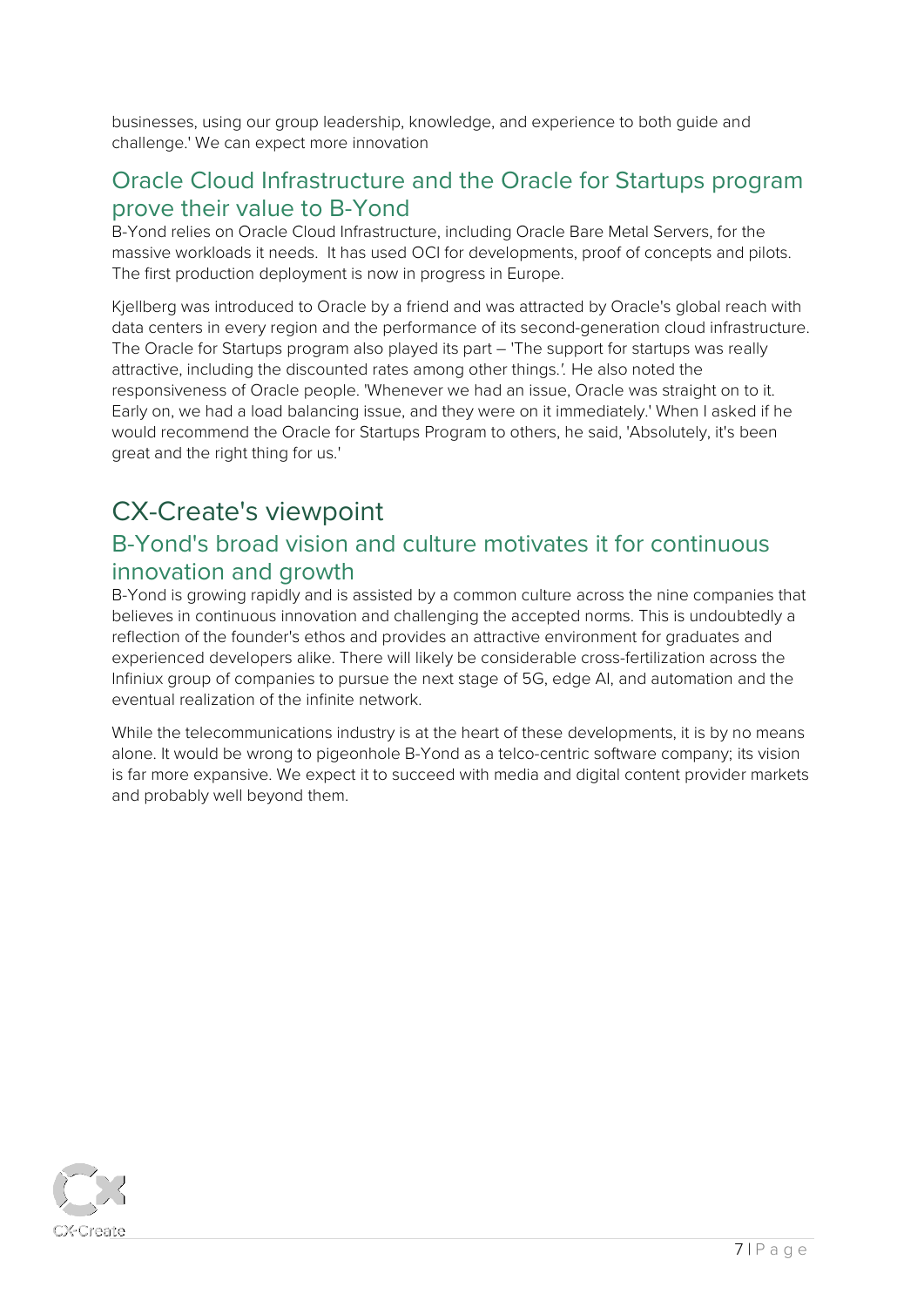### <span id="page-7-0"></span>Summary details

#### **Table 1: Fact sheet**

| <b>Solution name</b>               | <b>AGILITY</b>                                                                  | <b>Solution category</b> | Al-powered<br>network<br>intelligence and<br>automation<br>solutions        |
|------------------------------------|---------------------------------------------------------------------------------|--------------------------|-----------------------------------------------------------------------------|
| <b>Key industries</b>              | Communications<br>services providers, media<br>and digital content<br>providers | Geographies              | Global                                                                      |
| <b>Deployment</b><br>model         | SaaS, (on premise of<br>cloud)                                                  | <b>Licensing basis</b>   | Subscription +<br>services                                                  |
| Size of<br>organizations<br>served | Large enterprises                                                               | Go-to-market<br>model    | Indirect via<br>consulting and<br>systems<br>integrators and<br><b>VARs</b> |
| <b>Number of</b><br>employees      | $200+$                                                                          | <b>Key partnerships</b>  | Accenture, Atos,<br>E&Y, Keysight                                           |
| <b>URL</b>                         | https://www.b-yond.com/                                                         | HQ                       | San Jose, CA,<br><b>USA</b>                                                 |